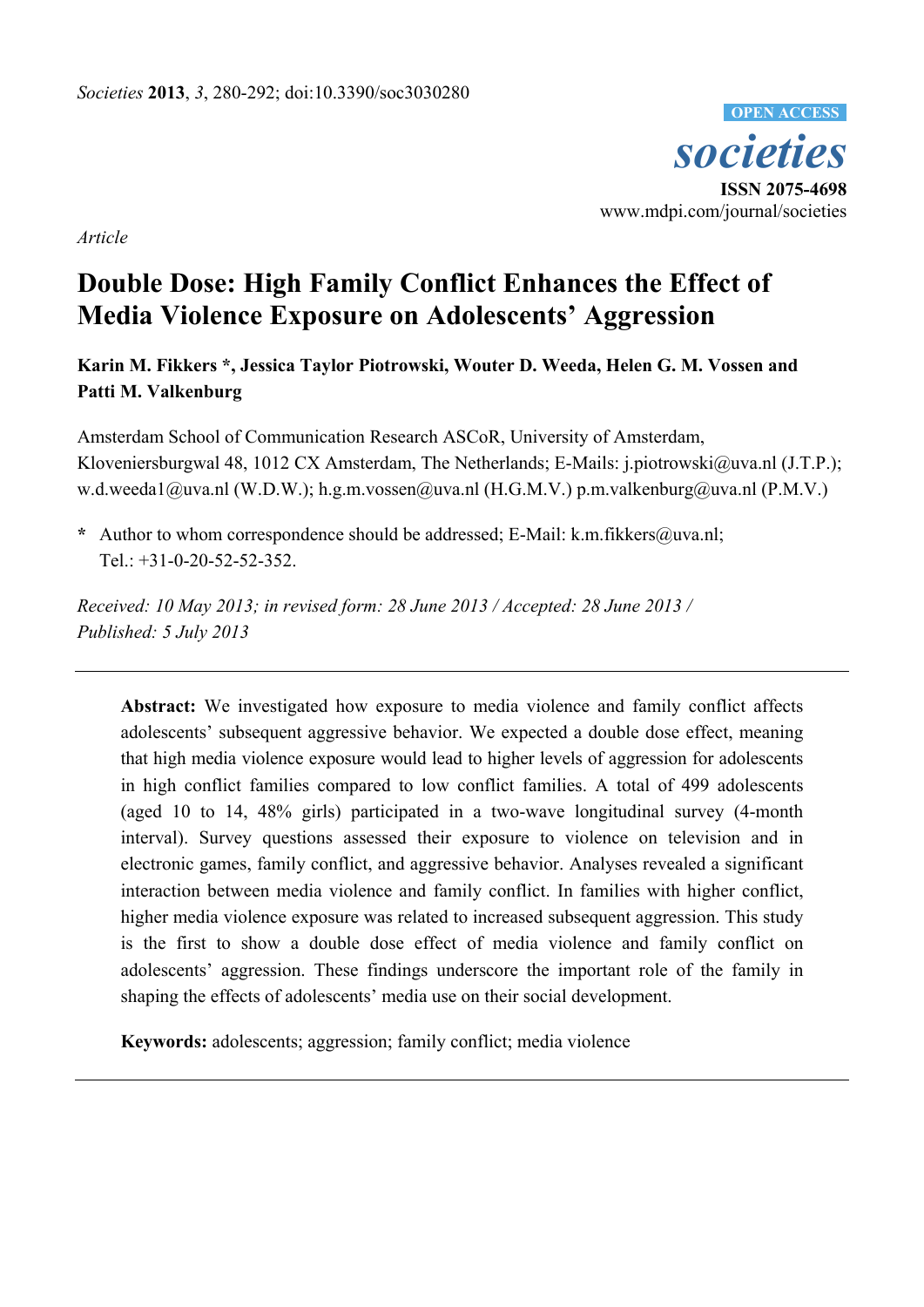# **1. Introduction**

Media violence exposure has been investigated as a risk factor for aggressive behavior for decades, with most studies demonstrating small to moderate effect sizes [1,2]. Despite the current scientific debate about whether these effect sizes are theoretically and practically meaningful [3], such relatively small effects are neither strange nor unexpected. Aggression is a complex behavior caused by multiple factors [4,5] of which media violence is only one. Research investigating the effects of media violence in concert with other predictors of aggression is needed in order to better understand its relative contribution to aggressive behavior [4,6].

The debate about whether and how media violence leads to aggression has received renewed attention following the tragic event at Sandy Hook elementary school in December 2012, where 20 children and six teachers lost their lives. In the aftermath of this tragedy, President Obama called for additional funding for research designed to better understand the role that media violence may play in gun violence [7]. Public policy advocates such as Common Sense Media have indicated that "one of the most pressing needs" in both the public and scientific debate is research that investigates the effects of media violence within the context of the family environment [8]. Indeed, family conflict (defined as openly expressed anger, hostility, and aggression in the home [9]) has been identified as a risk factor for aggressive behavior, particularly during childhood and early adolescence [5]. Given that aggressive behavior is often conceptualized as the result of a socialization process in which both the family and the media play important roles [10], investigating how media violence affects aggression within the context of family conflict is relevant [11]. In this study, we respond to public and academic concerns by investigating the interactive effect of media violence and family conflict on adolescents' aggression.

#### *1.1. Research into Media Violence and Family Conflict*

Although media violence and family conflict have both been investigated as predictors of aggression [12–15], this has largely taken place in separate disciplines [16]. Media researchers have focused on the effects of media violence, while largely ignoring effects of family conflict, whereas the reverse is true for family researchers. Although a few studies have investigated the relative effect of media violence when controlling for family conflict (along with a number of other risk factors) [17,18], it has not yet been investigated whether media violence and family conflict have an interactive effect on aggressive behavior.

This lack of research attention for the joint effect of media violence and family conflict on aggression is surprising. Researchers have long argued that media research should incorporate social context as an integral part of research models rather than treat it as a control variable [19,20]. After all, media use does not occur in a social vacuum, but rather takes place within a broader social context that can shape and strengthen its effects [19–21]. Furthermore, investigating interaction effects between multiple predictors of aggression has been identified as an important goal for media research [22]. Doing so may show whether the relatively small effects of media violence exposure found on an aggregate level may be larger for a subgroup of children who are particularly vulnerable to the effects of media violence [22]. By ignoring relevant moderators such as family conflict, the effect of media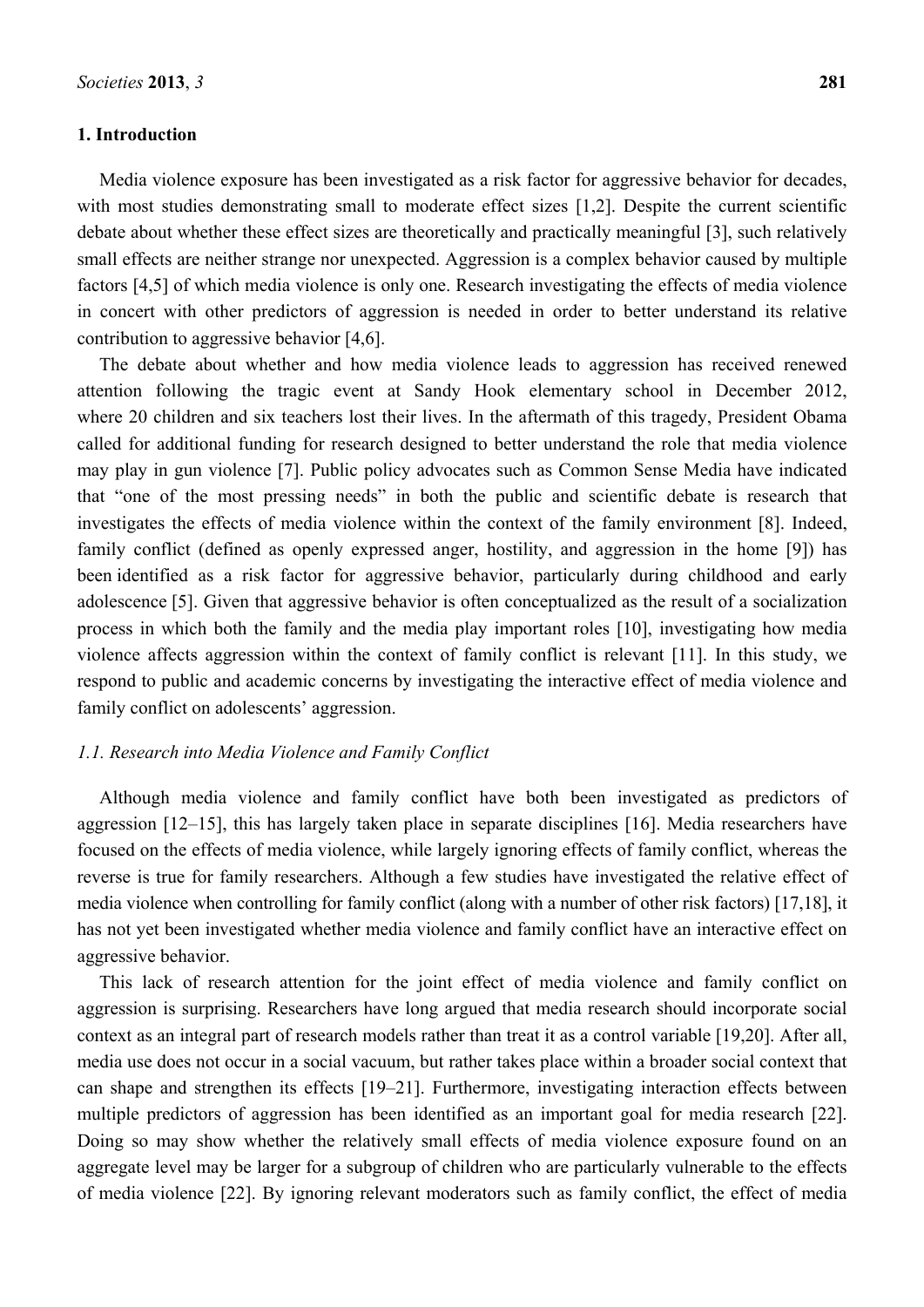violence on aggression may be 'diluted' across a study sample, potentially resulting in small effects [22]. To address this gap in the literature, we conducted a longitudinal survey among Dutch adolescents aged 10 to 14 to test whether there is an interactive effect of media violence and family conflict on adolescents' subsequent aggressive behavior.

## *1.2. Theoretical Background*

Social Cognitive Theory (SCT) [10] has been used to explain the effects of both media violence and family conflict on aggressive behavior [19,23–28]. SCT states that children learn behaviors through their own experience and through observation of others. Seeing others enact a certain behavior and subsequently being punished or rewarded for this behavior teaches a child which behaviors are socially acceptable and which are not. Such social cognitions are seen as regulators of actual behavior [29–31].

Within this social learning process, the family and the media represent two observable role models for children and early adolescents [10]. Parents, in particular, are the most important role models for youth [32,33]. Through their own actions, parents provide information about acceptable and unacceptable social behavior, which children can then replicate. In the case of aggression, several studies have shown that children who observe conflict within their family display more aggressive behavior themselves [12,25,34,35].

Given the high amount of time that adolescents spend using media [36], characters and behaviors observed on TV and in games also form a vital part of adolescents' social learning process [19,24]. The way in which aggression is often portrayed in these media—glorified, rewarded, and performed by attractive characters [37]—further increases the chance that adolescents will also display such behavior. Indeed, experimental research has shown that children and adolescents who are exposed to rewarded violence or who identify with aggressive characters subsequently demonstrate increased aggressive behavior [37,38].

Two theoretical models would predict that observing aggression both in the media and in the family can create a "double dose" effect [21]. Cultivation theory includes the concept of resonance, which is the idea that people whose life experiences are congruent with what they see on television will be more affected by media messages [21]. The Differential Susceptibility to Media Effects Model [22] stresses that media effects are often conditional, and that social context can reinforce the effects of exposure to media violence. Based on these theories, we expect that adolescents with high media violence exposure will become more aggressive in the context of high family conflict (double dose effect) than in the context of low family conflict. Thus, we hypothesize that family conflict strengthens the effect of media violence on aggression. Investigating this moderating role of family conflict can help us understand which adolescents are particularly susceptible to the effects of media violence exposure.

# **2. Method**

#### *2.1. Participants*

After receiving approval from the sponsoring institution's Institutional Review Board, a large, private survey research institute in the Netherlands (TNS-NIPO) collected the data. Adolescents were recruited through TNS-NIPO's existing online panel (approximately 60,000 households) that is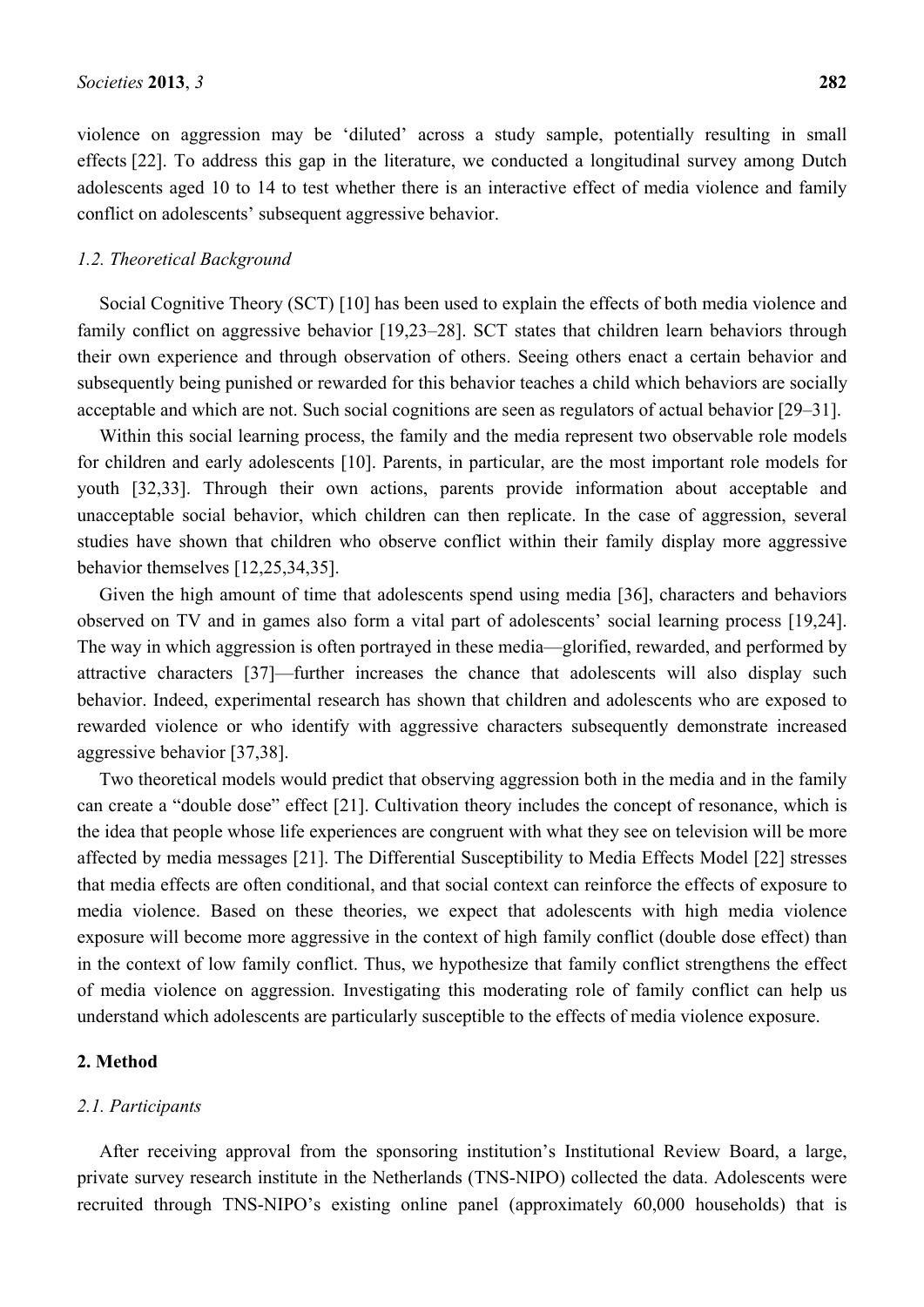representative of the Netherlands. 673 Dutch adolescents between the ages of 10 and 14 years completed an online survey in January 2012. In May 2012, 499 of these adolescents agreed to participate in a second survey (*i.e.*, 74% recontact agreement). These 499 adolescents made up the sample used in this study  $(85.8\%$  sibling pairs;  $47.9\%$  girls; age at Time 1:  $M = 11.87$ ,  $SD = 1.46$ ).

# *2.2. Measures*

## 2.2.1. Media Violence Exposure

Media violence exposure was measured using direct estimates, a measure frequently used in media research [39–41]. Exposure to violent content on TV and in electronic games was measured with two items each (four items in total): (1) How often do you watch television programs [play games] that contain violence? and (2) On the days that you watch television programs [play games] that contain violence, how much time do you spend on this per day? Participants were given the following definition of violence: 'All violence (for example, fighting and shooting) that living beings (for example, humans and monsters) do to each other.' Response categories for the first item ranged from 0 (never) to 7 (7 days per week). The second item was an open-ended question, answered by filling in hours and minutes. Items were multiplied to calculate the number of hours per week of violent television and violent game exposure. These two variables were then summed to create one variable representing violent media exposure in hours per week.

## 2.2.2. Family Conflict

Family conflict was measured using five items from the conflict subscale of the Family Environment Scale [9,42]. Respondents were asked to indicate how often family members do the following things at home: (1) criticize each other, (2) hit each other, (3) argue, (4) curse, and (5) become so angry they start throwing things. Response categories were (1) never, (2) almost never, (3) sometimes, and (4) often. Scores were averaged to create scales ( $\alpha = 0.75$ ), with higher scores indicating greater family conflict.

## 2.2.3. Aggression

Adolescents' direct aggression was measured with six items adapted from the Direct and Indirect Aggression Scale [43]. Adolescents were asked how often in the past six months they had done the following things to another adolescent: (1) call names, (2) push in a rough way, (3) kick or hit, (4) threaten to beat up, (5) fought with, and (6) tripped on purpose. Response categories were (1) never, (2) 1 time in the past 6 months, (3)  $2-3$  times in the past 6 months, (4) about 1 time per month, (5) about 1 time per week, and (6) about every day. Scores were averaged to create scales  $(\alpha = 0.83/0.85$  at Time 1/Time 2), with higher scores indicating greater aggressive behavior.

## *2.3. Analytic Approach*

Because 86% of our sample (428 children) consisted of sibling pairs, ordinary least squares (OLS) regression was inappropriate because the assumption of independent observations is violated. This can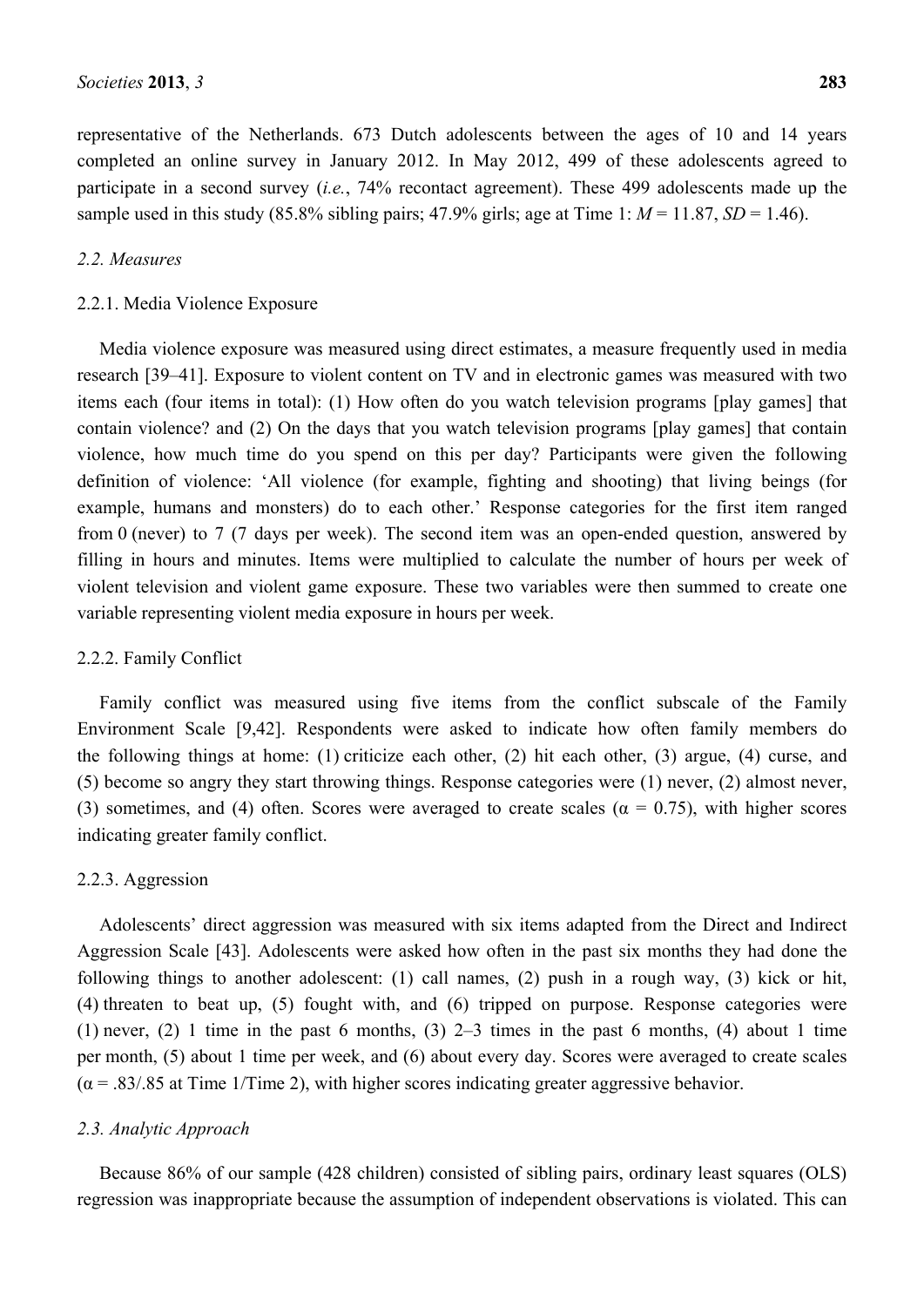result in over- or underestimation of coefficients due to biased estimates of standard errors [44,45]. To address this clustering in the data, multilevel modeling was used in SPSS 20. Multilevel models take into account that some variables are clustered or nested within other variables (in our case, children were nested within households). We accounted for the correlation among children within a household by allowing the mean aggression score (*i.e.*, the intercept of the regression equation) to vary freely across households. This results in appropriate estimates of the standard errors for the regression coefficients [45]. Parameters in this multilevel model can be interpreted in the same way as OLS regression.

All models controlled for aggressive behavior at Time 1. In addition, we investigated whether gender would be a suitable covariate in our analyses. Because of the relatively short time lag between the data collection waves, as well as the considerable skewness introduced to our data when including gender, we had some concern that the gender-included model would result in incorrect estimates. Given that gender is often included in models investigating media violence and aggression (e.g., [46,47]), we opted to conduct two sets of analyses: one in which gender is omitted from the model, and one in which gender is treated as a covariate. Results from both analyses are reported in the text.

The two-way interaction was probed using the Johnson-Neyman technique [48]. This technique indicates where (*i.e.*, at which values of a continuous moderator) the effect of an independent variable on a dependent variable is significant (at  $p < 0.05$ ). In this particular study, the Johnson–Neyman technique allows us to identify at which values of family conflict the relationship between media violence and aggressive behavior achieves statistical significance. Although the values obtained for these regions of significance are slightly less stable in multilevel models than in fixed-effects regression, this technique provides valuable information for the interpretation of interaction effects [49].

#### **3. Results**

#### *3.1. Descriptives and Intercorrelations*

Table 1 presents the means, standard deviations, and correlations for all model variables. Adolescents in our sample scored relatively low on aggressive behavior, with a mean of 1.52  $(SD = 0.71$ , scale range: 1 to 6). Family conflict was also relatively infrequent in the sample, with a reported mean of  $2.10$  (*SD* = 0.55, scale range: 1 to 4). On average, adolescents reported consuming 4.8 hours per week of media violence (*SD* = 8.30).

Gender correlated significantly with media violence exposure at Time 1 and aggressive behavior at Time 1 and 2. Boys were more aggressive on average than girls (boys:  $M = 1.70$ ,  $SD = 0.82$ ; girls:  $M = 1.32$ ,  $SD = 0.51$ ), and also reported about four times more media violence exposure (boys:  $M = 7.60$  hours per week,  $SD = 10.47$ ; girls:  $M = 1.80$  hours per week,  $SD = 2.71$ ).

Aggressive behavior was quite stable over time ( $r = 0.55$ ,  $p \le 0.001$ ). Significant correlations were found between media violence and aggressive behavior, both cross-sectionally ( $r = 0.27$ ,  $p < 0.001$ ) and longitudinally ( $r = 0.18$ ,  $p < 0.001$ ). Family conflict was also significantly related to aggressive behavior (cross-sectional  $r = 0.36$ ,  $p < 0.001$ , longitudinal  $r = 0.30$ ,  $p < 0.001$ ). The two predictors, family conflict and media violence, correlated at .11 ( $p = 0.02$ ).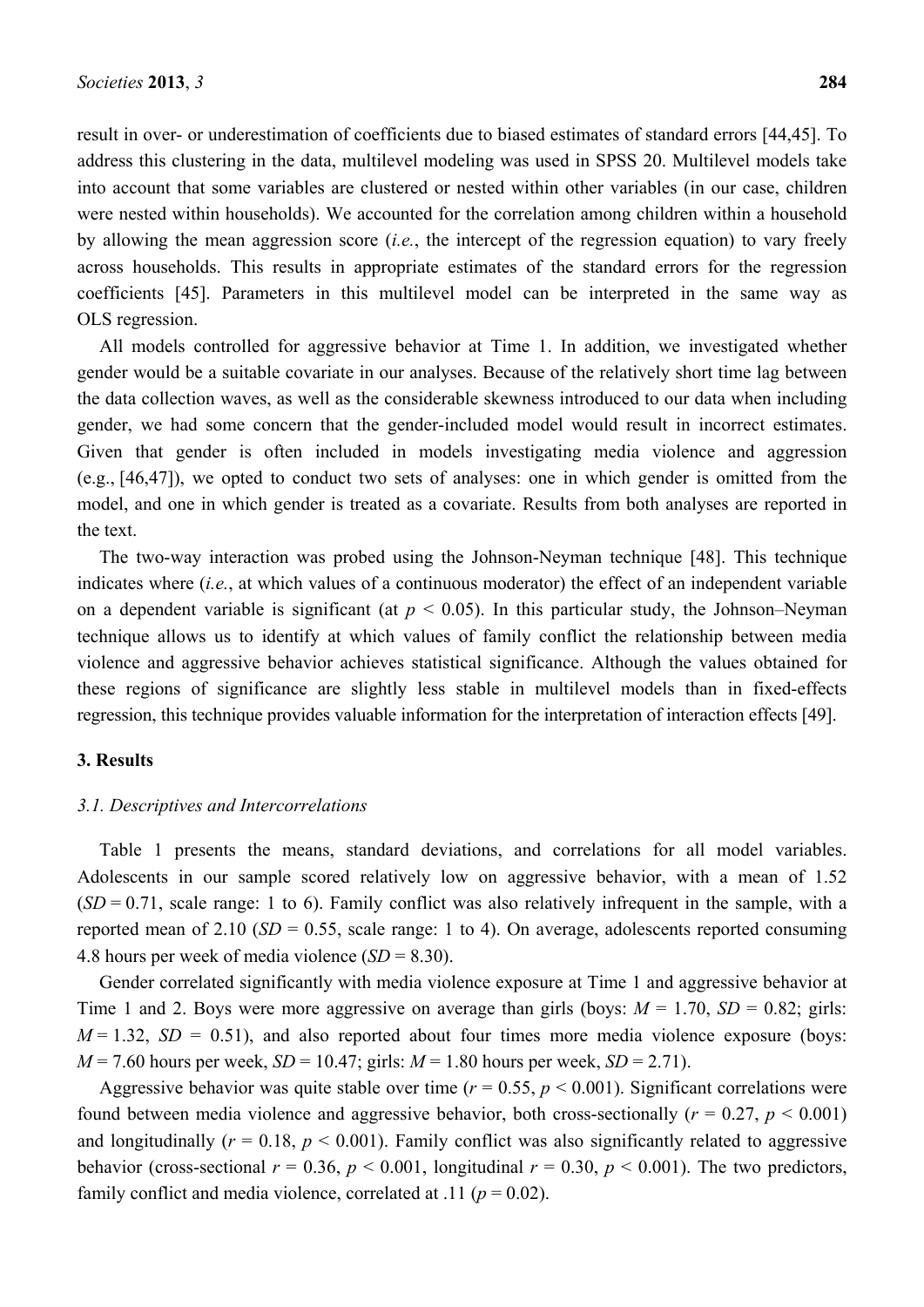| <b>Variables</b>       |                    | <b>Correlations</b>      |              |                          |           |           |            |  |
|------------------------|--------------------|--------------------------|--------------|--------------------------|-----------|-----------|------------|--|
|                        | <b>Full sample</b> | <b>Boys</b>              | <b>Girls</b> |                          | 2         |           | 4          |  |
| 1. Aggression T1       | 1.52(0.71)         | 1.70(0.82)               | 1.32(0.51)   | $\overline{\phantom{a}}$ |           |           |            |  |
| 2. Media violence T1   | 4.82(8.30)         | 7.60(10.47)              | .80(2.71)    | $0.27$ ***               |           |           |            |  |
| 3. Family conflict T1  | 2.10(0.55)         | 2.13(0.55)               | 2.07(0.54)   | $0.36***$                | $0.11*$   |           |            |  |
| 4. Aggression T2       | .46(0.68)          | 1.61(0.77)               | 1.29(0.51)   | $0.55***$                | $0.18***$ | $0.30***$ | ۰          |  |
| 5. Gender <sup>a</sup> |                    | $\overline{\phantom{0}}$ | ۰            | $0.27***$                | $0.35***$ | 0.06      | $0.24$ *** |  |

**Table 1.** Means (standard deviations) and correlations for model variables.

<sup>a</sup> Girls = 0; boys = 1.  $\ast p$  < 0.05,  $\ast \ast \ast p$  < 0.001.

# *3.2. Main Effects of Media Violence and Family Conflict*

We first investigated the main effect of media violence exposure on aggressive behavior in two steps: first while only controlling for Time 1 aggression, second by adding family conflict to the model. The two predictors (Time 1 media violence exposure and family conflict) and the control variable (Time 1 aggression) were standardized in order to obtain standardized regression coefficients in the multilevel analysis. Standardized regression coefficients (*b\**) are presented in the text; unstandardized coefficients are presented in Table 2. For the unstandardized coefficients (*b*), the predictor variables were centered at their sample mean values to reduce multicollinearity problems with their interaction terms.

Although Time 1 media violence exposure and Time 2 aggression correlated significantly (as shown in Table 1), media violence was not a significant predictor of aggressive behavior when controlling for Time 1 aggression  $(b^* = 0.02, p = 0.47)$ . When family conflict was added to the model, the relationship between media violence and aggression was unchanged  $(b^* = 0.02, p = 0.48)$ . Family conflict did predict subsequent aggression ( $b^* = 0.08$ ,  $p = 0.003$ ), with increased family conflict predicting increased aggression. These results did not change when we added gender to the model as covariate: media violence was not associated with subsequent aggression (*b\** = −0.00,  $p = 0.89$ ) whereas family conflict was ( $b^* = 0.08$ ,  $p = 0.002$ ).

|                                         |                     | <b>Main effects</b> | <b>Two-way interaction</b> |                     |      |                 |  |  |  |  |  |  |
|-----------------------------------------|---------------------|---------------------|----------------------------|---------------------|------|-----------------|--|--|--|--|--|--|
| <b>Parameters</b>                       | $\boldsymbol{b}$    | <b>SE</b><br>95% CI |                            | $\boldsymbol{b}$    | SE   | 95% CI          |  |  |  |  |  |  |
| Regression coefficients (fixed effects) |                     |                     |                            |                     |      |                 |  |  |  |  |  |  |
| Intercept                               | $1.46***$           | 0.03                | [1.40; 1.51]               | $1.45***$           | 0.03 | [1.40; 1.50]    |  |  |  |  |  |  |
| Aggression Time 1                       | $0.47***$           | 0.04                | [0.39; 0.55]               | $0.46***$           | 0.04 | [0.38; 0.54]    |  |  |  |  |  |  |
| <b>MVE</b>                              | 0.00                | 0.00                | $[-0.00; 0.01]$            | 0.00                | 0.00 | $[-0.00; 0.01]$ |  |  |  |  |  |  |
| FC                                      | $0.15**$            | 0.05                | [0.05; 0.25]               | $0.14**$            | 0.05 | [0.04; 0.24]    |  |  |  |  |  |  |
| $MVE*FC$                                |                     |                     |                            | $0.01*$             | 0.01 | [0.00; 0.03]    |  |  |  |  |  |  |
| Variance components (random effects)    |                     |                     |                            |                     |      |                 |  |  |  |  |  |  |
| Random intercept                        | $0.04$ <sup>†</sup> | 0.02                | [0.01; 0.12]               | $0.04$ <sup>†</sup> | 0.02 | [0.01; 0.12]    |  |  |  |  |  |  |

**Table 2.** Unstandardized regression coefficients, standard errors, and 95% confidence intervals (CI) predicting Time 2 aggressive behavior.

*Note*: MVE = Media Violence Exposure: FC = Family Conflict. For ease of readership. Table 2 reflects the analyses without gender.  $\frac{1}{p}$   $p$  < 0.10, \* *p* < 0.05, \*\* *p* < 0.01, \*\*\* *p* < 0.001.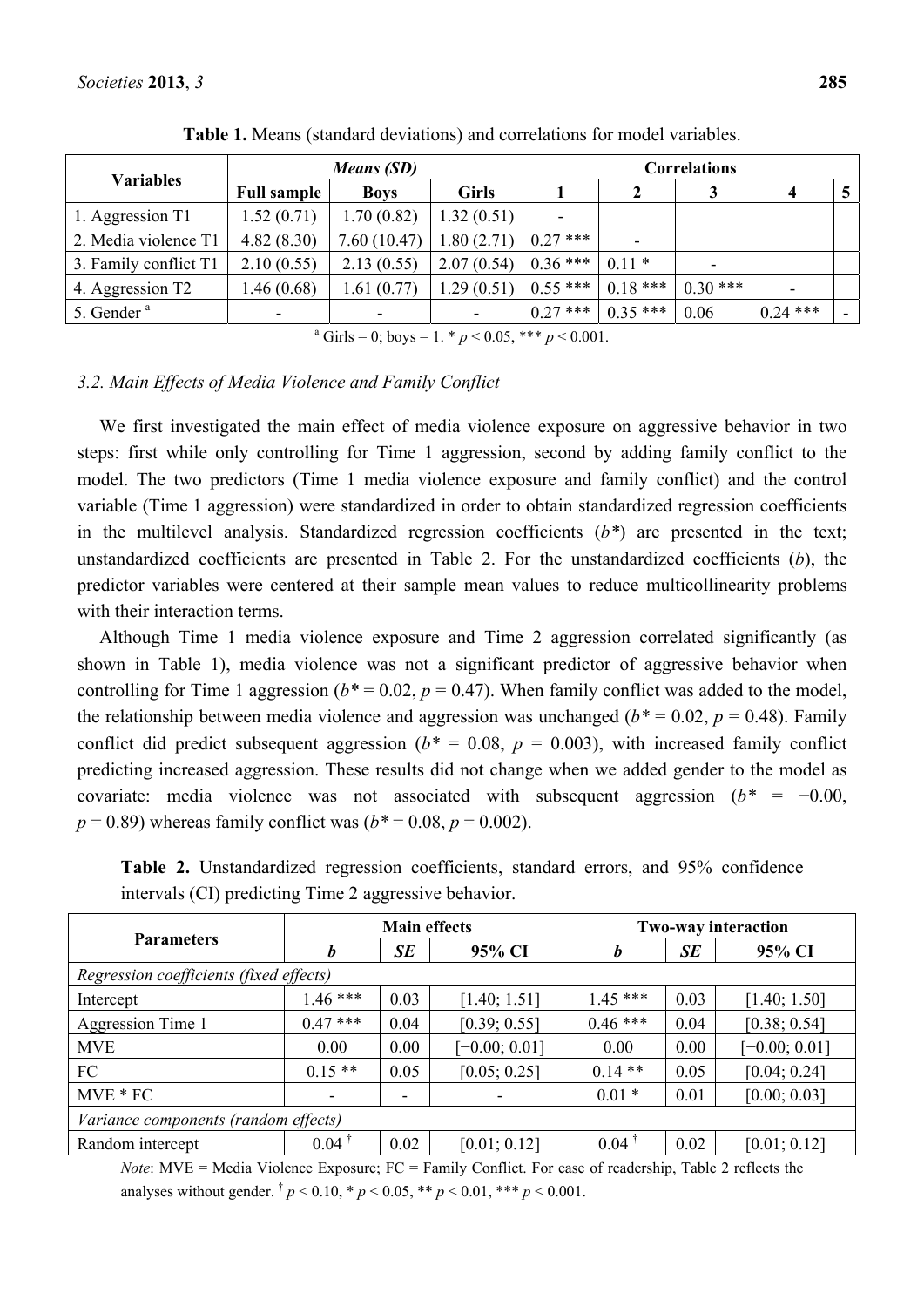#### *3.3. Interaction between Media Violence and Family Conflict*

Following main effects testing, we tested our hypothesis that media violence exposure leads to more aggression in the context of high family conflict (*i.e.*, double dose) than in the context of low family conflict. Results supported the double dose effect. There was a significant two-way interaction between media violence and family conflict ( $b^* = 0.06$ ,  $p = 0.01$ ). The Johnson–Neyman technique indicated that the effect of media violence on aggression was significant only at higher values of family conflict, that is, for scores of 2.44 or higher on the four-point family conflict scale. As shown in Figure 1, high media violence exposure in combination with higher levels of family conflict led to increased aggression—providing evidence for a double-dose effect.

The double dose effect was also found when we included gender as covariate in the model. The interaction between media violence and family conflict remained significant ( $b^*$  = 0.06,  $p$  = 0.02). The effect of media violence on aggression was again found for higher levels of family conflict (in this analysis, for scores of 2.95 and higher on the family conflict scale). The Johnson–Neyman technique also indicated a significant effect of media violence on aggression for low family conflict (*i.e.*, scores of 1.37 and lower on a scale ranging from 1 to 4). For low conflict families, the pattern observed was the reverse: increased media violence was related to decreased aggression. However, we are cautious to interpret this result, as it may reflect an artifact of the data given (a) the conservative nature of the gender-controlled analyses, (b) the limited range of this effect (0.37 data points on the 4-point scale), and (c) the low number of adolescents with high media violence and low family conflict scores  $(n = 4)$ .

**Figure 1.** High media violence exposure and high family conflict lead to increased aggression in adolescents ( $* =$  significant at  $p < 0.05$ ). Note: low, mean, and high family conflict represent values of 1.76, 2.10, and 2.44 on the family conflict scale.

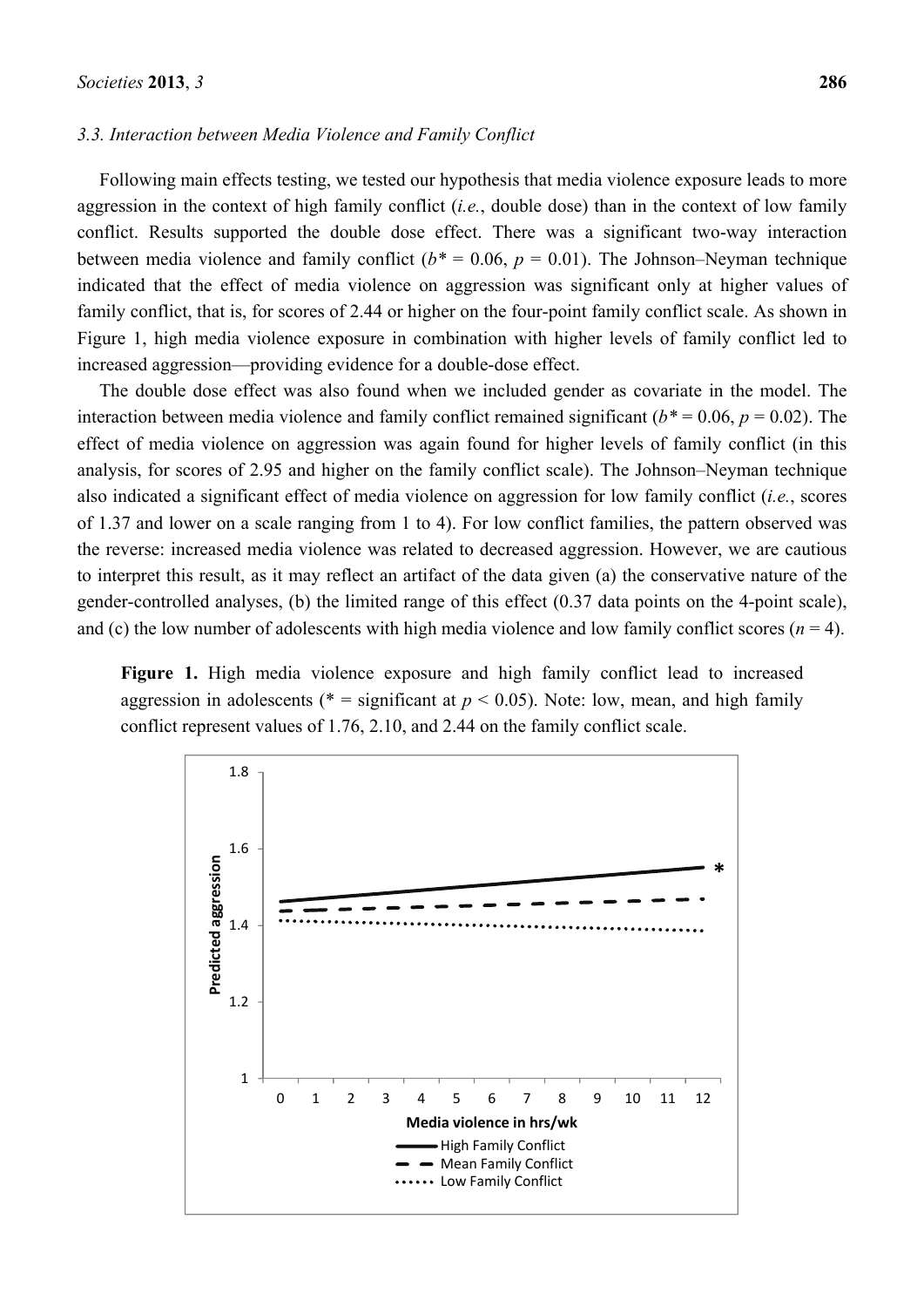## **4. Discussion**

This study investigated the interactive effect of media violence exposure and family conflict on adolescents' aggressive behavior. We found support for the hypothesized double dose effect: Adolescents' aggression increased when they were exposed to both high media violence and high family conflict. This finding provides three important implications for research and practice. First, the presence of a double dose effect is consistent with the idea that not all media consumers are affected by media violence in the same way [22]. Although many studies have shown main effects of media violence on aggression (e.g., [14,15,18]), our study shows that media violence exposure may have a stronger effect on adolescents from particular social contexts. By identifying and testing when media violence may have a stronger effect on aggression, rather than expecting equal effects for all media consumers, our study contributes to a more nuanced understanding of the effects of media violence. Further research that seeks to investigate other potential moderators of the media violence-aggression relationship would be worthwhile.

Second, our findings highlight the importance of incorporating social context in media research. Adolescents living in higher conflict families showed increased aggressive behavior as a result of higher media violence exposure. One explanation for such a double dose effect is that more frequent experiences with aggression—both directly via family members and indirectly via the media—lead to more accessible aggression-related scripts in adolescents' memory [24,25]. Having more readily accessible aggressive scripts increases the likelihood of using aggressive behavior in social interactions [50]. A second way in which frequent exposure to aggression in both the family and the media may lead to increased aggression is via adolescents' social norms. High media violence consumers in high conflict families can learn from two social contexts that aggression is acceptable social behavior [31]. Such normative beliefs have been shown to predict increased aggression [29,30,51]. Finally, a double dose effect may be explained by maladaptive processing of social information. Research has shown that children living in family environments characterized by high levels of negative emotional expression are more likely to experience maladaptive processing styles and subsequent conduct problems [52]. Maladaptive processing styles are operationalized as hostile attribution bias (*i.e.*, a tendency to view others' intentions as mean) and maladaptive response generation (*i.e.*, when presented with a negative situation, children generate aggressive response solutions as opposed to more prosocial response options). It may be that children growing up in households with high family conflict and high media violence exposure develop maladaptive processing styles and, as a result, demonstrate increased aggression. Currently, it is unknown which of these three mechanisms—aggressive scripts, normative beliefs, or maladaptive processing—may explain this double dose effect. Research which seeks to identify how a combination of real-life aggression and media aggression leads to increased aggressive behavior in adolescents would advance our understanding of this effect.

Third, our findings provide a starting point for practitioners who work on the prevention or reduction of adolescents' aggressive behavior. Given that family conflict not only predicted aggression individually, but also strengthened the effect of media violence on aggression, it seems reasonable that most ground can be gained by reducing aggression within the family. Family members' aggressive behavior may have a more pronounced influence on adolescents' aggression compared to media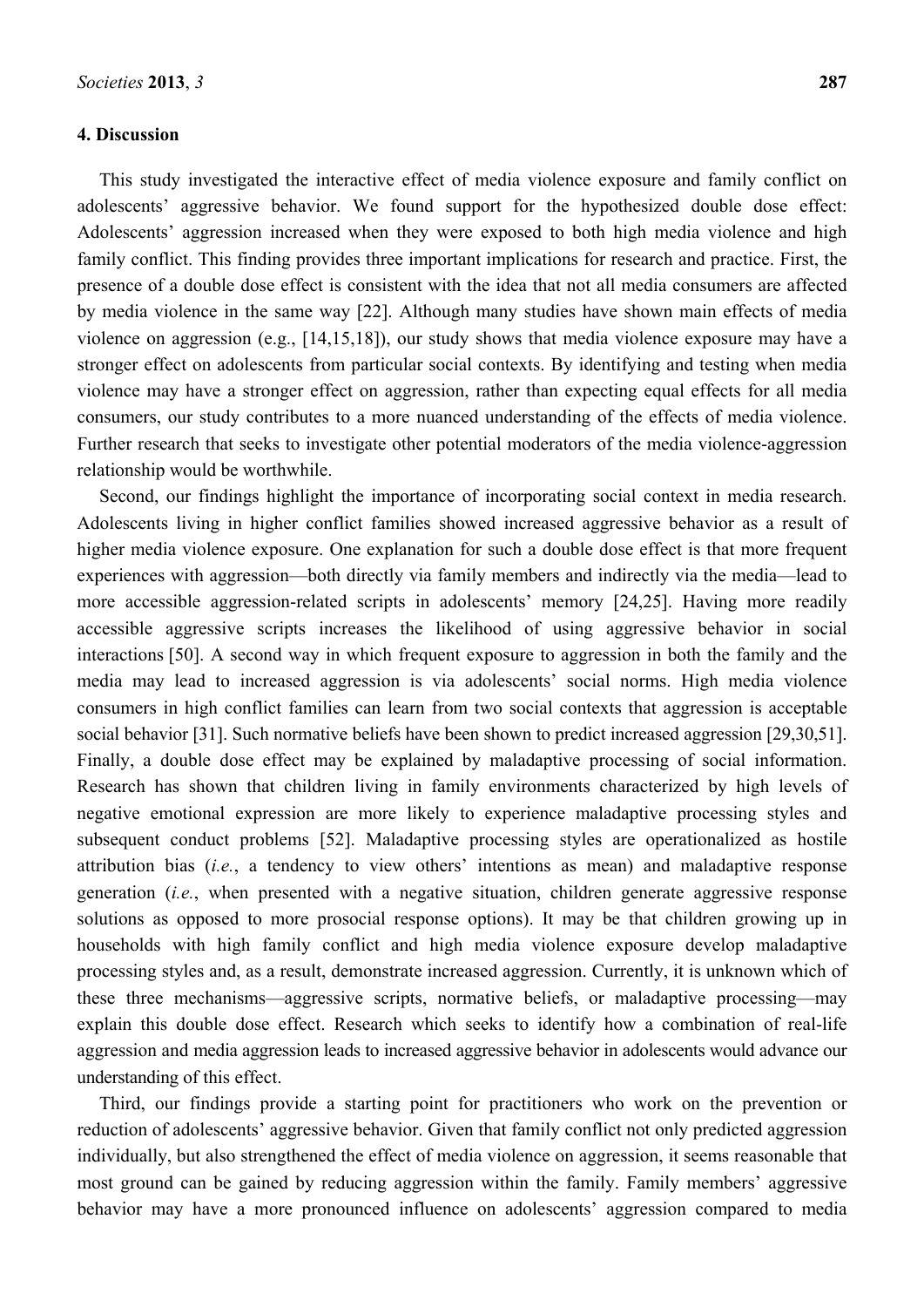violence due to their proximity and emotional closeness to the adolescent [11]. Helping family members in high conflict families to recognize and change their norms about acceptable and unacceptable social behavior would be a fruitful first step towards reducing adolescents' aggressive behavior. However, it is important to recognize that changing household norms and reducing family conflict may not always be easy to achieve, particularly in high conflict families. For these families, our results speak to the benefit of reducing media violence as an alternative way of decreasing adolescents' aggressive behavior.

## *Limitations*

It is important to recognize that the effect sizes found in our study were relatively small. In fact, despite a significant bivariate correlation between media violence and aggression, this study did not find a main effect of media violence exposure on aggression—a finding inconsistent with previous research (e.g., [14,15,18]). Although small effects are not uncommon in media research [3], three methodological choices should be taken into account when interpreting our results. First, our choice of media violence exposure measure may have resulted in underestimation of the effect sizes found. This measure asked adolescents to report how often and how long they consume violent TV shows and violent games during the week. Although such direct estimates have been validated for use among adolescents [41,53], the estimation procedures involved in these measures can be difficult for adults and adolescents alike, potentially resulting in over- or underestimation of their actual exposure [54]. Consequently, the small but significant effect sizes found in our study, as well as the absence of a significant main effect of media violence on aggressive behavior, may be partly due to our choice of media violence measure.

Second, the time lag between waves in our study was relatively short (four months). Since aggressive behavior was quite stable in our study (see the longitudinal correlation between Time 1 and Time 2 aggression in Table 1), this time lag may have been too short to show larger effects of media violence and family conflict on aggression. Third, our sample consisted of typically-developing adolescents who scored relatively low on media violence, family conflict, and aggressive behavior. Because of the restricted range of scores on these variables, the relationships between them may have been attenuated. Still, despite these caveats, we found a double dose effect of media violence and family conflict on adolescents' subsequent aggression, which speaks to the strength of this effect. Future studies may find this effect to be stronger when investigating it in a study with a longer time lag and an at-risk sample in which media violence, family conflict and aggressive behavior are more frequent. Furthermore, replication of our study using a measure of media violence exposure that relies less on adolescents' estimates of media use across longer periods (such as the Favorites measure by Anderson and Dill [55]) would be an appropriate next step.

# **5. Conclusion**

This study is the first to investigate the interactive effect of media violence and family conflict on adolescents' aggression. Results showed that media violence may be a stronger risk factor for adolescents in high conflict families compared to those in low conflict families. Our findings are a first step towards improving the public and scientific understanding of whether and how media violence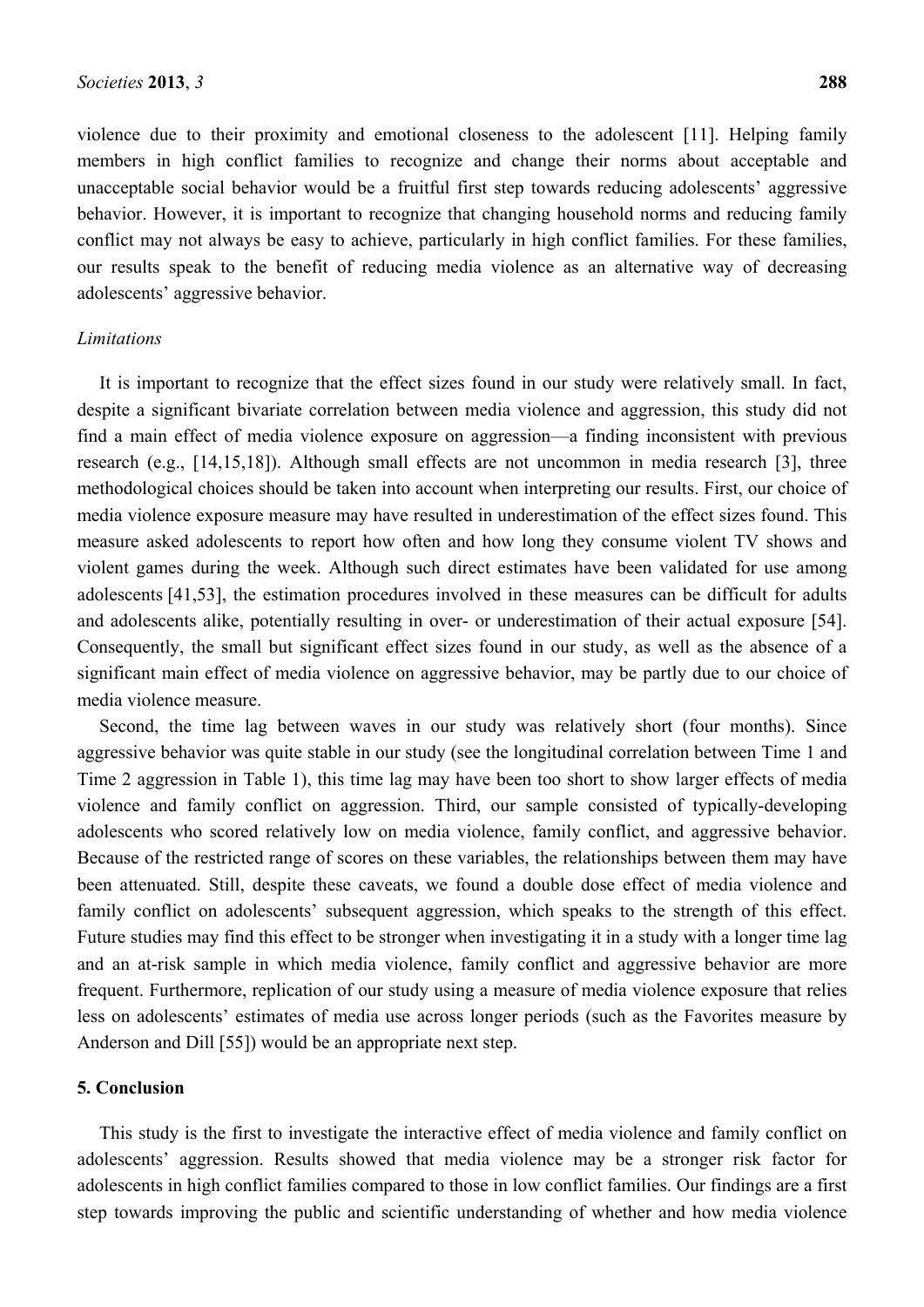leads to aggression in the context of other risk factors [8,11,22]. Practically speaking, these findings underscore the important role of the family in the development of early adolescents' social behavior. It is important for parents to realize that their home environment can strengthen the effect of media violence on their child's aggressive behavior. Fostering discussions about what constitutes acceptable social behavior, both in the media and in real life, can be a useful way for parents to mitigate potential negative effects of violent media exposure.

# **Acknowledgments**

The research was supported by a grant to the fifth author from the European Research Council under the European Union's Seventh Framework Programme (FP7/2007-2013)/ERC grant agreement no [AdG09 249488-ENTCHILD].

# **Conflict of Interest**

The authors declare no conflict of interest.

# **References**

- 1. Anderson, C.A.; Shibuya, A.; Ihori, N.; Swing, E.L.; Bushman, B.J.; Sakamoto, A.; Rothstein, H.R.; Saleem, M. Violent video game effects on aggression, empathy, and prosocial behavior in Eastern and Western countries: A meta-analytic review. *Psychol. Bull.* **2010**, *136*, 151–173.
- 2. Bushman, B.J.; Huesmann, L.R. Short-term and long-term effects of violent media on aggression in children and adults. *Arch. Pediatr. Adolesc. Med.* **2006**, *160*, 348–352.
- 3. Valkenburg, P.M.; Peter, J. Five challenges for the future of media-effects research. *Int. J. Comm.*  **2013**, *7*, 197–215.
- 4. Browne, K.D.; Hamilton-Giachritsis, C. The influence of violent media on children and adolescents: A public-health approach. *Lancet* **2005**, *365*, 702–710.
- 5. Ribeaud, D.; Eisner, M. Risk factors for aggression in pre-adolescence: Risk domains, cumulative risk and gender differences—Results from a prospective longitudinal study in a multi-ethnic urban sample. *Eur. J. Criminol.* **2010**, *7*, 460–498.
- 6. Bandura, A. Social cognitive theory of mass communication. In *Media Effects: Advances in Theory and Research*; Bryant, J., Oliver, M.B., Eds.; Routledge: New York, NY, USA, 2009; pp. 94–123.
- 7. White House. Available online: http://www.whitehouse.gov/photos-and-video/video/2013/01/16/ president-obama-introduces-plan-reduce-gun-violence/ (accessed on 21 February 2013).
- 8. Common Sense Media. Media and violence: An analysis of current research. 2013. Available online: http://www.commonsensemedia.org/research/media-and-violence-an-analysis-of-currentresearch/ (accessed on 18 February 2013).
- 9. Moos, R.H.; Moos, B.S. *Family Environment Scale Manual*, 3rd ed.; Consulting Psychologist Press: Palo Alto, CA, USA, 1994.
- 10. Bandura, A. *Social Foundations of Thought and Action: A Social Cognitive Theory*; Prentice Hall: Englewood Cliffs, NJ, USA, 1986.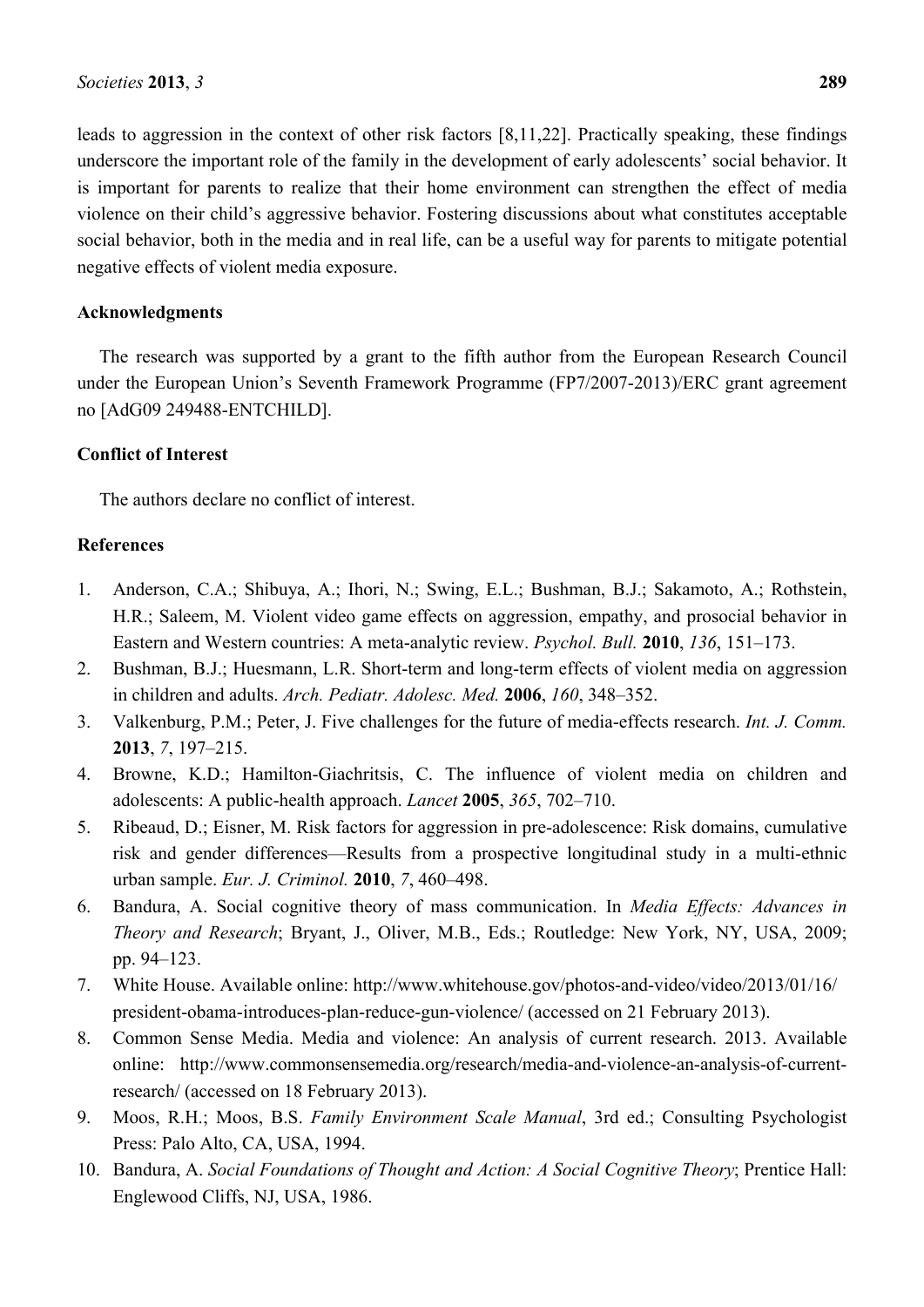- 12. Tanaka, A.; Raishevich, N.; Scarpa, A. Family conflict and childhood aggression: The role of child anxiety. *J. Interpers. Violence* **2010**, *25*, 2127–2143.
- 13. Vandewater, E.; Lansford, J. Influences of family structure and parental conflict on children's well-being. *Fam. Relat.* **1998**, *47*, 323–330.
- 14. Gentile, D.A.; Coyne, S.; Walsh, D.A. Media violence, physical aggression, and relational aggression in school age children: A short-term longitudinal study. *Aggress. Behav.* **2011**, *37*, 193–206.
- 15. Krahé, B.; Möller, I. Longitudinal effects of media violence on aggression and empathy among German adolescents. *J. Appl. Dev. Psychol.* **2010**, *31*, 401–409.
- 16. Vandewater, E.; Lee, J.; Shim, M. Family conflict and violent electronic media use in school-aged children. *Media Psychol.* **2005**, *7*, 73–86.
- 17. Ferguson, C.J.; San Miguel, C.; Hartley, R.D. A multivariate analysis of youth violence and aggression: The influence of family, peers, depression, and media violence. *J. Pediatr.* **2009**, *155*, 904–908.
- 18. Huesmann, L.R.; Moise-Titus, J.; Podolski, C.; Eron, L.D. Longitudinal relations between children's exposure to TV violence and their aggressive and violent behavior in young adulthood: 1977–1992. *Dev. Psychol.* **2003**, *39*, 201–221.
- 19. Jordan, A. The role of media in children's development: An ecological perspective. *J. Dev. Behav. Pediatr.* **2004**, *25*, 196–206.
- 20. Slater, M.D.; Snyder, L.; Hayes, A.F. Thinking and modeling at multiple levels: The potential contribution of multilevel modeling to communication theory and research. *Hum. Commun. Res.*  **2006**, *32*, 375–384.
- 21. Gerbner, G.; Gross, L.; Morgan, M.; Signorielli, N. The mainstreaming of America: Violence profile no. 11. *J. Commun.* **1980**, *30*, 10–29.
- 22. Valkenburg, P.M.; Peter, J. The differential susceptibility to media effects model. *J. Commun.*  **2013**, *64*, 221–243.
- 23. Anderson, C.A.; Bushman, B.J. Human aggression. *Annu. Rev. Psychol.* **2002**, *53*, 27–51.
- 24. Huesmann, L.R. The impact of electronic media violence: Scientific theory and research. *J. Adolesc. Health* **2007**, *41*, S6–S13.
- 25. Farver, J.A.M.; Xu, Y.Y.; Eppe, S.; Fernandez, A.; Schwartz, D. Community violence, family conflict, and preschoolers' socioemotional functioning. *Dev. Psychol.* **2005**, *41*, 160–170.
- 26. Margolin, G.; Gordis, E.B. The effects of family and community violence on children. *Annu. Rev. Psychol.* **2000**, *51*, 445–479.
- 27. McKelvey, L.M.; Whiteside-Mansell, L.; Bradley, R.H.; Casey, P.H.; Conners-Burrow, N.A.; Barrett, K.W. Growing up in violent communities: Do family conflict and gender moderate impacts on adolescents' psychosocial development? *J. Abnorm. Child Psychol.* **2011**, *39*, 95–107.
- 28. Proctor, L.J. Children growing up in a violent community: The role of the family. *Aggress. Violent Beh.* **2006**, *11*, 558–576.
- 29. Huesmann, L.R.; Guerra, N.G. Children's normative beliefs about aggression and aggressive behavior. *J. Pers. Soc. Psychol.* **1997**, *72*, 408–419.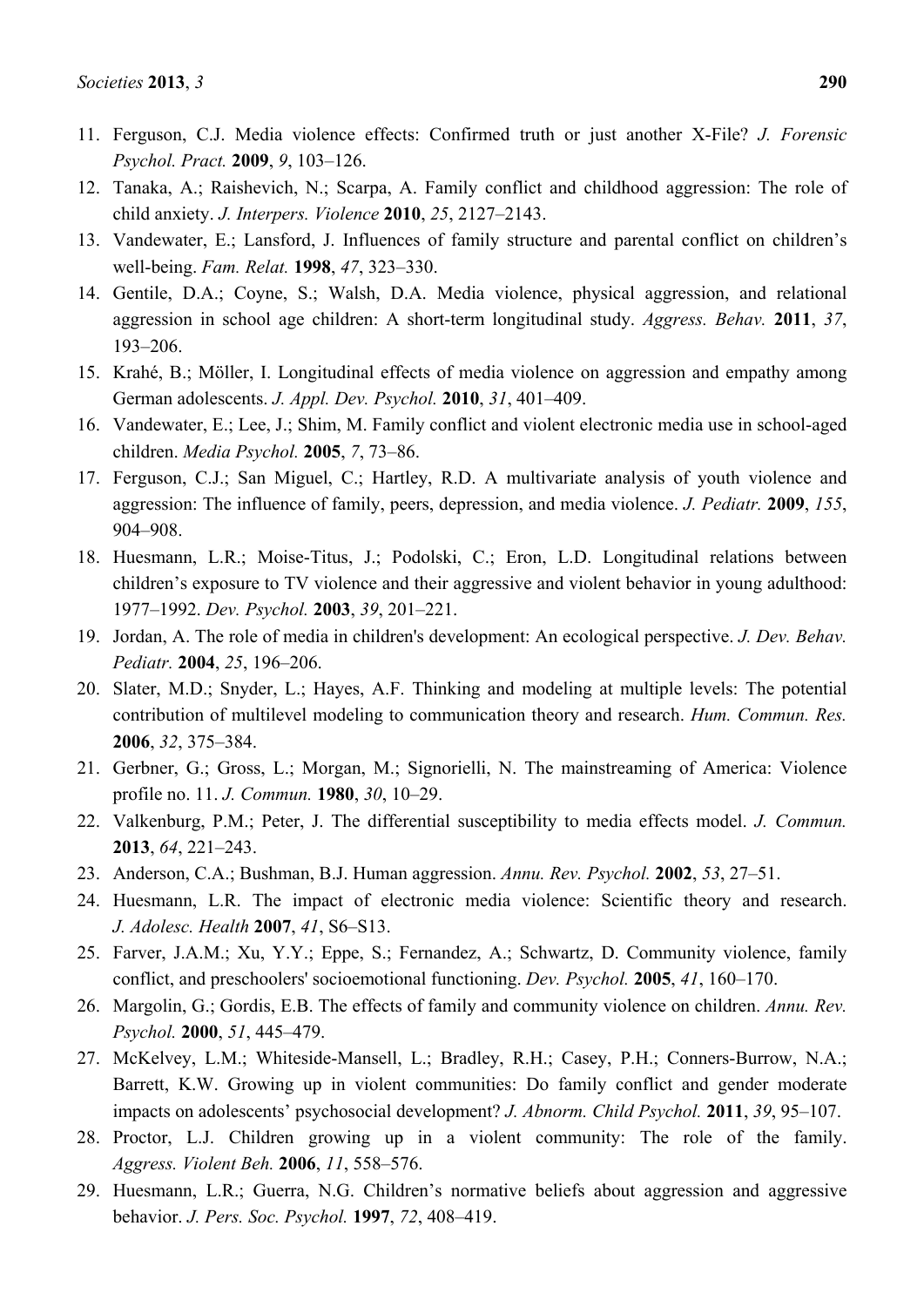- 30. Perry, D.G.; Perry, L.C.; Rasmussen, P. Cognitive social-learning mediators of aggression. *Child Dev.* **1986**, *57*, 700–711.
- 31. Orue, I.; Bushman, B.J.; Calvete, E.; Thomaes, S.; Orobio de Castro, B.; Hutteman, R. Monkey see, monkey do, monkey hurt: Longitudinal effects of exposure to violence on children's aggressive behavior. *Soc. Psychol. Person. Sci.* **2011**, *2*, 432–437.
- 32. Anderson, K.R.; Cavallaro, D. Parents or pop culture? Children's heroes and role models. *Childhood Educ.* **2002**, *78*, 161–168.
- 33. Bricheno, P.; Thornton, M. Role model, hero or champion? Children's views concerning role models. *Educ. Res.* **2007**, *49*, 383–396.
- 34. Duncan, S.C.; Strycker, L.A.; Duncan, T.E.; Okut, H. A multilevel contextual model of family conflict and deviance. *J. Psychopathol. Behav.* **2002**, *24*, 169–175.
- 35. Formoso, D.; Gonzales, N.A.; Aiken, L.S. Family conflict and children's internalizing and externalizing behavior: Protective factors. *Am. J. Community Psychol.* **2000**, *28*, 175–199.
- 36. Rideout, V.J.; Foehr, U.G.; Roberts, D.F. Generation M2. Media in the Lives of 8- to 18-Year-Olds. 2010. Available online: http://kff.org/other/poll-finding/report-generation-m2-media-in-thelives/ (accessed on 14 December 2011).
- 37. Konijn, E.A.; Nije Bijvank, M.; Bushman, B.J. I wish I were a warrior: The role of wishful identification in the effects of violent video games on aggression in adolescent boys. *Dev. Psychol.* **2007**, *43*, 1038–1044.
- 38. Boyatzis, C.J.; Matillo, G.M.; Nesbitt, K.M. Effects of the "Mighty Morphin Power Rangers" on children's aggression with peers. *Child Study J.* **1995**, *25*, 45–55.
- 39. Vandewater, E.A.; Lee, S. Measuring children's media use in the digital age: Issues and challenges. *Am. Behav. Sci.* **2009**, *52*, 1152–1176.
- 40. Lee, C.; Hornik, R.; Hennessy, M. The reliability and stability of general media exposure measures. *Commun. Methods Meas.* **2008**, *2*, 6–22.
- 41. Schmitz, K.H.; Harnack, L.; Fulton, J.E.; Jacobs, D.R.; Gao, S.; Lytle, L.A.; van Coevering, P. Reliability and validity of a brief questionnaire to assess television viewing and computer use by middle school children. *J. School Health* **2004**, *74*, 370–377.
- 42. Jansma, J.B.M.; Coole, R.L. *GKS-II*, *Gezins Klimaat Schaal. Handleiding*; Swets & Zeitlinger: Lisse, The Netherlands, 1996.
- 43. Björkqvist, K.; Lagerspetz, K.M.J.; Kaukiainen, A. Do girls manipulate and boys fight? Developmental trends in regard to direct and indirect aggression. *Aggress. Behav.* **1992**, *18*, 117–127.
- 44. Hayes, A.F. A primer on multilevel modeling. *Hum. Commun. Res.* **2006**, *32*, 385–410.
- 45. Desai, M.; Begg, M.D. A comparison of regression approaches for analyzing clustered data. *Am. J. Public Health* **2008**, *98*, 1425–1429.
- 46. Hopf, W.H.; Huber, G.L.; Weiss R.H. Media violence and youth violence: A 2-year longitudinal study. *J. Media Psychol.* **2008**, *20*, 79–96.
- 47. Krahé, B.; Busching, R.; Möller, I. Media violence use and aggression among German adolescents: Associations and trajectories of change in a three-wave longitudinal study. *Psychol. Popular Media Cult.* **2012**, *1*, 152–166.